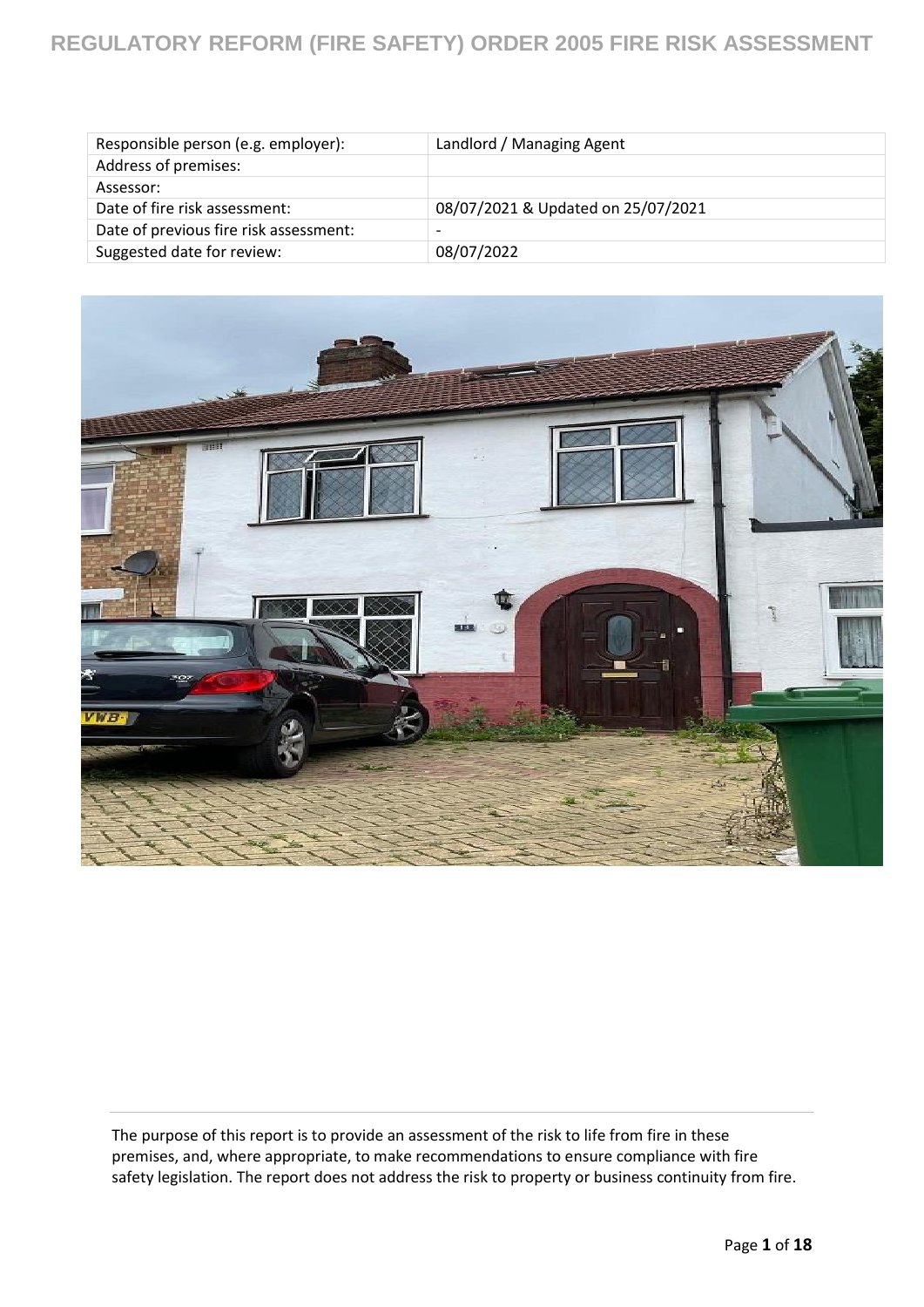## **GENERAL STATEMENT OF POLICY**

Fire safety within the home is an extremely important issue, especially in mixed use premises and where unrelated occupiers, who live independently from one another, share common areas of the same building. This area of law is covered by both the Housing Act 2004 and the Regulatory Reform (Fire Safety) Order 2005,

This fire risk assessment has been undertaken to ensure compliance with the Regulatory Reform (Fire Safety) Order 2005, which came into force on 1 October 2006.

It is the policy of the responsible person (responsible person means the company/person who has control of the premises) to protect all persons including tenants, visitors and members of the public from potential injury and damage to their health which might arise in the property,

The company should give a high level of commitment to health and safety and should comply with all statutory requirements.

This report addresses only those parts of the property which were accessible at the time of the inspection and is based on the evidence seen at the time of the report.

#### **Introduction**

A fire risk assessment has been undertaken to assist the client in meeting their obligations under the following legislation, but not exclusively:

- The Regulatory Reform (Fire Safety) Order 2005
- The Fire (Scotland) Act 2005
- Fire and Rescue Services (Northern Ireland) Order 2006
- The Management of Health & Safety at Work Regulations.

We believe that the assessment is suitable and sufficient and has been undertaken by a competent p erson following the framework and recommendations given in the current guidance document:

● PAS 79: Fire risk assessment – Guidance and a recommended methodology.

## **Aim of the assessment**

- 1. Identify the fire hazards
- 2. Identify people at risk
- 3. Evaluate the level of risk and the adequacy of the general fire precautions
- 4. Record significant findings and provide an action plan
- 5. Provide an overall assessment of risk

NB: It is also necessary to periodically review the assessment.

The recommended approach to carrying out fire risk assessments is intended to determine the risk

proportionate fire precautions required to protect premises occupants including employees, contrac tors, visitors and members of the public and to protect people in the immediate vicinity of the premises. The fire risk assessment is not necessarily sufficient to address the safety of fire fighters in the event of a fire on the premises.

The purpose of this report is to provide an assessment of the risk to life from fire in these buildings, and where appropriate, make recommendations to ensure compliance with fire safety legislation. The report does not address the risk to property or business continuity from fire.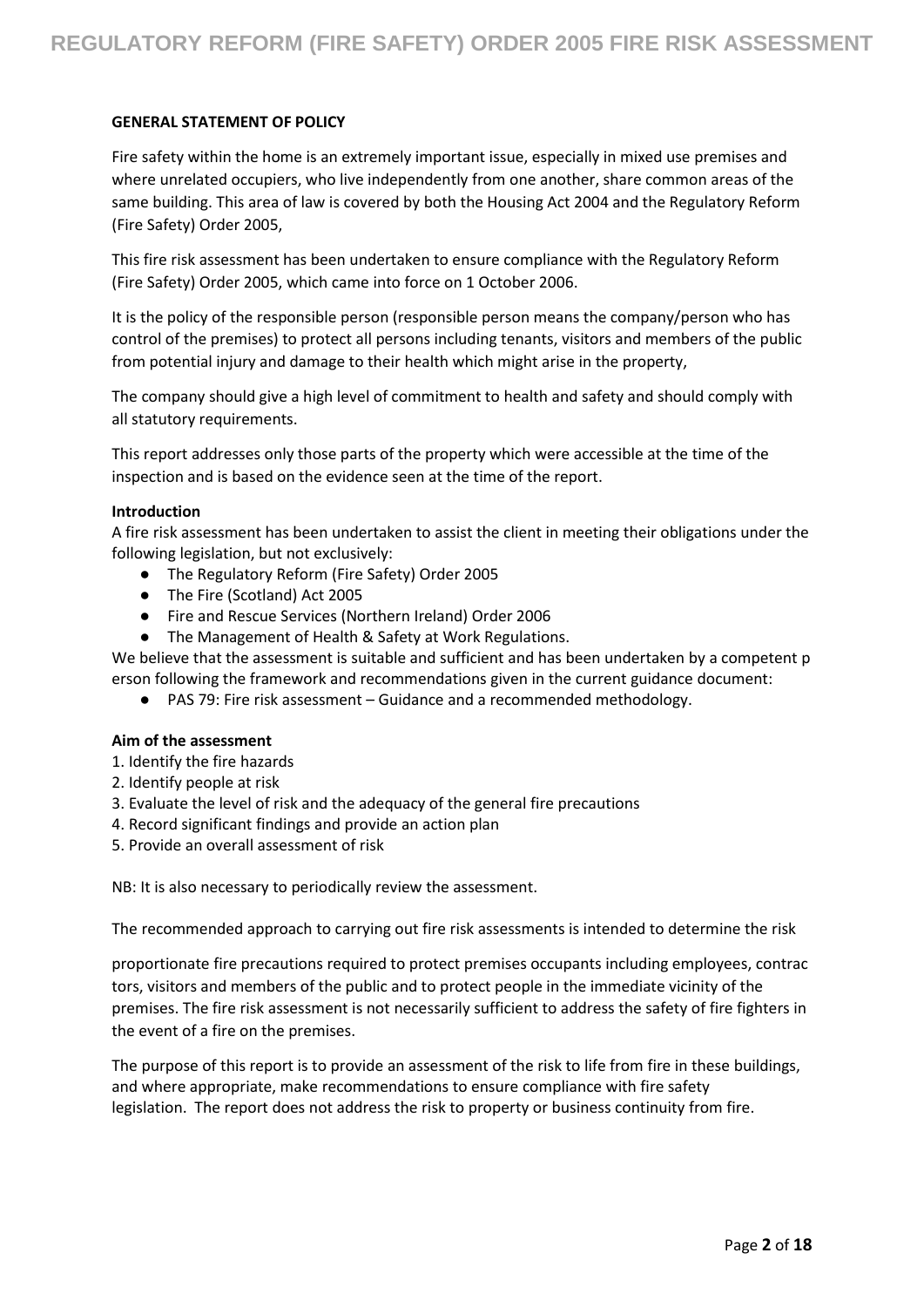## **The Regulatory Reform (Fire Safety) Order 2005**

The Regulatory Reform (Fire Safety) Order 2005, hereafter referred to as the Fire Safety Order, came into force in England Wales on  $1<sup>st</sup>$  oct 2006 and consolidates nearly all existing fire safety legislation, replacing significant pieces of legislation such as the Fire Precautions Act 1971 and the Fire Precautions(Workplace Amendment) Regulations 1999. The Fire Safety Order places a greater emph asis on fire precaution and the assessment process.

Northern Ireland and Scotland continue to have their own legislation which is referred to where appropriate. The Fire Safety Order applies to all non-domestic premises in England and Wales including the common parts of blocks of flats or houses in multiple occupation (HMOs). As a result of the Fire Safety Order, previously issued Fire Certificates will be abolished and become invalid.

The Fire Safety Order places certain duties on the responsible person for a premise: This can be anymore who has control of the premises or a degree of control over certain areas which may provide for shared responsibilities, e.g

- Employers for the parts of premises staff enter
- Managing agents or owners for shared parts or shared fire equipment/systems
- The occupier of premises i.e. the self-employed.

## **General fire precautions**

General Fire Precautions are stipulated within the Fire Safety Order to mean:

- Measures to reduce the risk of fire on the premises and the risk of the spread of fire on the premises
- Measures in relation to the means of escape from the premises
- Measures for securing that, at all times, the means of escape can be safely and effectively used.
- Measures in relation to the means of fighting fires on the premises
- Measures to ensure the means for detecting fire on the premises and giving warning in case of fire on the premises.
- The provision of arrangements for action to be taken in the event of fire on the premises, Including instruction and training of employees and measures to mitigate the effects of fire.

## **How to meet the main objectives of the Fire Safety Order**

The key requirement of the Fire Safety Order is the completion of a fire risk assessment, which is to be carried out by the responsible person or delegated competent person.

## **The 5 steps to fire risk assessment:**

#### **1. Identify fire hazards**

Consideration should be given to potential sources of ignition, which may include process hazards within the premises or arson exposures, sources of fuel such as build-up of waste, storage of goods and potential sources of accelerants which may exacerbate a fire.

## **2. Identify people at risk**

Those persons who may be at risk in and around the premises (including but not restricted to visitors and members of public are to be identified and particular consideration needs to be given to people working close to fire dangers, lone workers or those who may be working in isolation, the elderly or infirm and parents with children.

## **3. Evaluate, remove/reduce and protect**

The risk of fire and those at risk must be evaluated and measures taken to reduce or remove those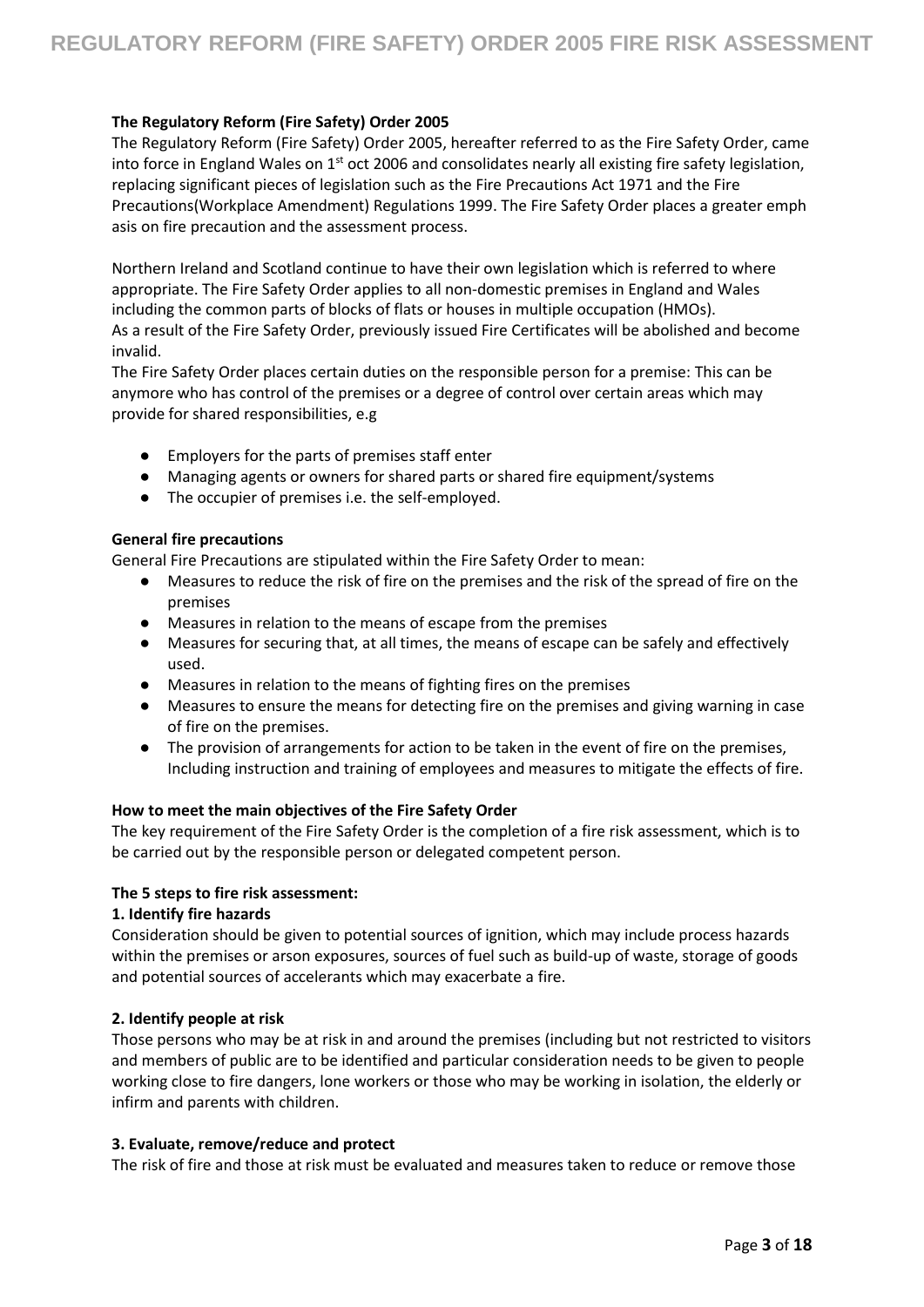hazards presenting the risk of fire.

Consideration must be given to the adequacy of fire precautions such as fire detection and warning Systems capable of warning all persons in all circumstances; the provision of firefighting equipment to aid escape; the adequacy of safe means of escape from the premises, including the provision of emergency lighting system and provision of suitable warning signs.

Suitable training must be provided and a management system should be in place to ensure that all Fire safety systems are maintained.

## **4. Record, plan, inform and instruct**

The major findings and conclusions of the fire risk assessment must be recorded, discussed with other responsible persons where appropriate and an emergency plan should be prepared. All persons at risk are to be informed of and instructed in necessary actions and training provided.

#### **5. Review**

Finally, the fire risk assessment is to be reviewed on a regular basis to reflect any changes that may have occurred to the premises or activities carried out within.

N.B. 1. Where no emergency or evacuation procedures exist, it is not in the scope of this report that such procedures are produced.

N.B. 2. It is the responsibility of the client to establish these procedures as soon as possible together with the arrangement of suitable communication, instruction and training.

N.B.3. The client is also responsible for arranging the ongoing regular review and monitoring of the assessment.

## **Enforcement**

Fire Authorities are the main agency responsible for enforcement and will look into complaints about fire safety and continue to investigate following incidents of fire.

Failure to meet with the requirements of the Fire Safety Order will, in serious cases, result in formal notices and could result in premises in all or part being prevented from use.

## **Scope of assessment**

Whilst every effort has been made to ensure that all areas of the premises have been assessed there may be occasions part of the where access was limited. In this case it will be mentioned in the relevant documents.

With regard to the level of investigation and assessment the following applies;

#### **Persons at risk**

Any persons at a specific risk will be detailed in the relevant section of this assessment.

#### **Named responsible person**

This is not intended to represent a legal interpretation of responsibility, but merely reflects the managerial arrangement in place at the time of this risk assessment.

## **Fire detection and means of giving warning**

Findings are based on a visual inspection with no audibility tests or verification of full compliance with relevant British Standards carried out.

## **Emergency Lighting**

Findings are based on a visual inspection of the system with no test of luminance levels or verification of full compliance with relevant British Standards being carried out.

#### **HVAC**

Based on a visual inspection as a full investigation of the design of HVAC systems is outside the scope of this fire risk assessment.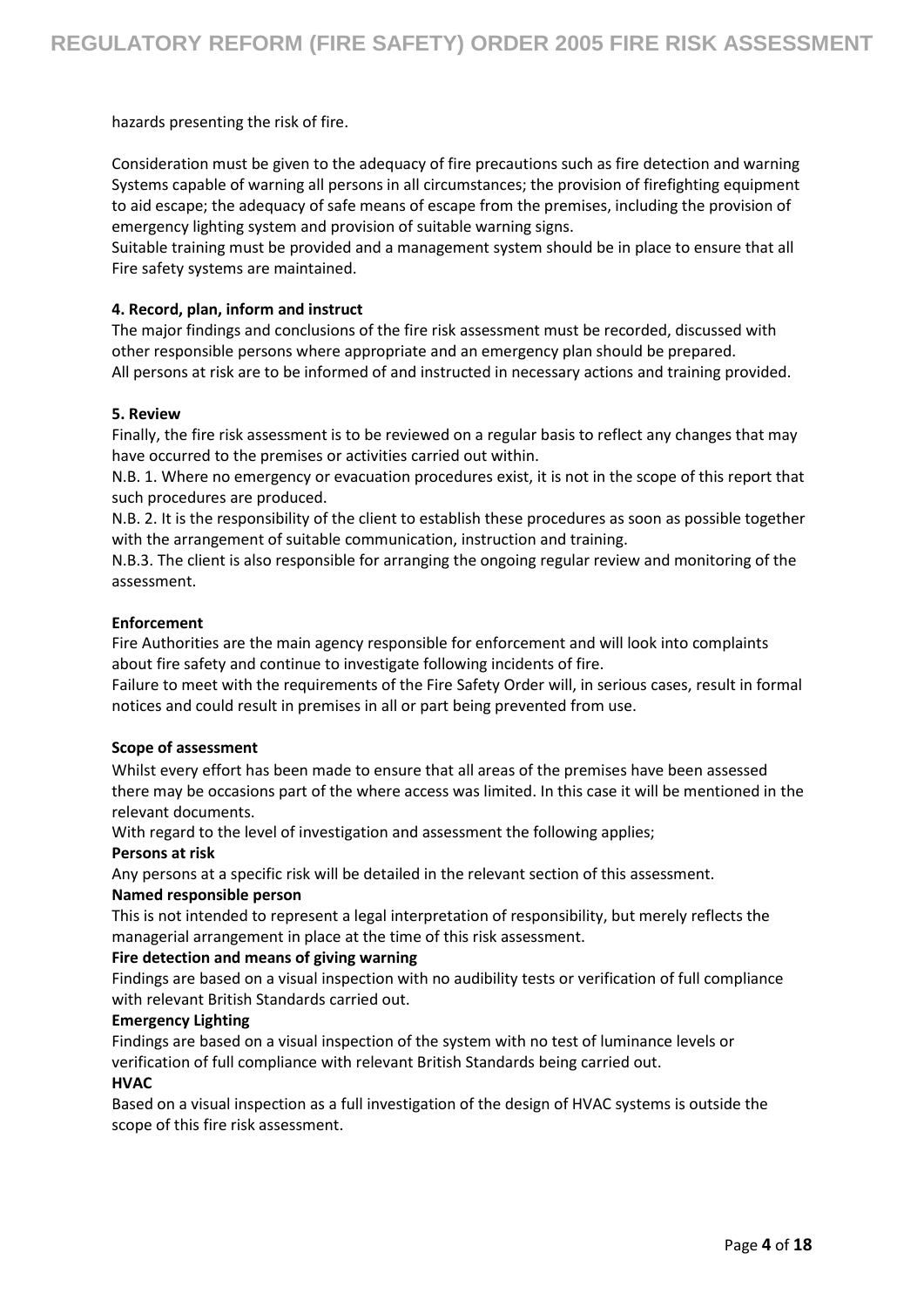## **Fire separation**

Findings are based on visual inspection of readily accessible areas. A degree of sampling may be undertaken where appropriate.

#### **Arson**

If specific advice on security (including security against arson) is required, the advice of a security specialist should be obtained.

All aspects of this report meet the requirements of the Regulatory Reform (Fire Safety) Order 2005. However, there may be items which are required by insurers or other parties which fall outside the scope of this assessment.

## **Validation of fire risk assessments**

In order to provide suitable and sufficient fire risk assessment reports we carry out a range of quality assurance measures to ensure compliance with all necessary legislation, regulation and guidance.

To meet with the requirements of our BAFE SP205-1 Life Safety Fire Risk Assessment certification scheme we validate and sign-off a percentage of all fire risk assessment. This is carried out by a senior fire risk assessor referred to as the validator and is a part of a wider quality assurance procedure.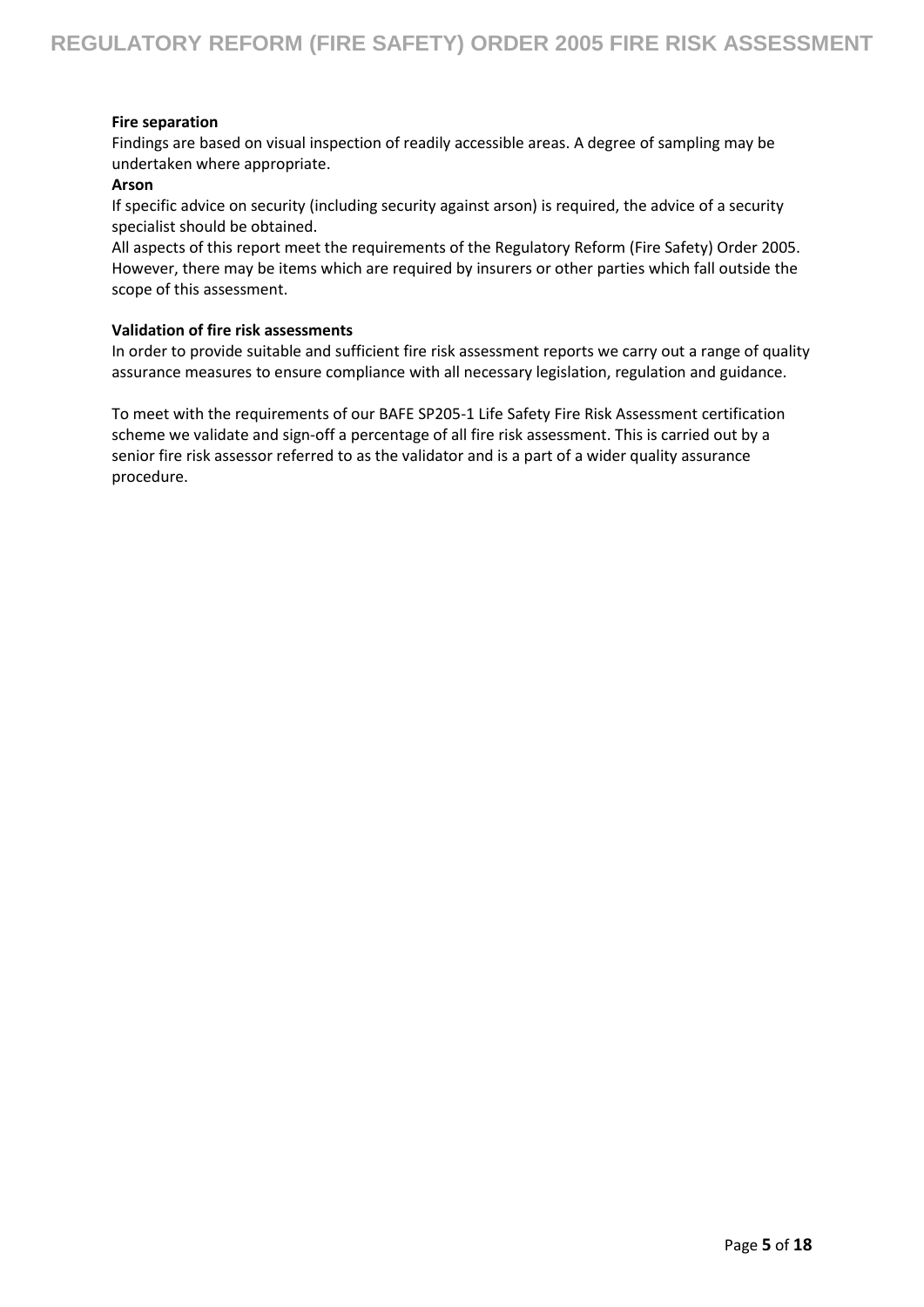## **FIRE RISK ASSESSMENT**

The following simple fire risk level estimator is based on a commonly used health and safety risk level estimator.

| Likelihood    | <b>Potential consequences of fire</b> |                         |                         |
|---------------|---------------------------------------|-------------------------|-------------------------|
|               | <b>Slight harm</b>                    | <b>Moderate harm</b>    | <b>Extreme harm</b>     |
| Low           | <b>Trivial risk</b>                   | Tolerable risk          | <b>Moderate risk</b>    |
| <b>Medium</b> | Tolerable risk                        | <b>Moderate risk</b>    | <b>Substantial risk</b> |
| High          | Moderate                              | <b>Substantial risk</b> | Intolerable risk        |

Taking into account the fire prevention measures observed at the time of this risk assessment, it is considered that the hazard from fire (likelihood of fire) at these premises is:

| Low $(\checkmark)$ | Medium () | High () |
|--------------------|-----------|---------|
|--------------------|-----------|---------|

#### In this context, a definition of the above terms is as follows:

| Low:    | Unusually low likelihood of fire as a result of negligible potential sources of ignition.           |  |
|---------|-----------------------------------------------------------------------------------------------------|--|
| Medium: | Normal fire hazards (e.g. potential ignition sources) for this type of occupancy, with fire hazards |  |
|         | generally subject to appropriate controls (other than minor shortcomings).                          |  |
| High:   | Lack of adequate controls applied to one or more significant fire hazards, such as to result in     |  |
|         | significant increase in likelihood of fire.                                                         |  |

Taking into account the nature of the premises and the occupants, as well as the fire protection and procedural arrangements observed at the time of this fire risk assessment, it is considered that the consequences for life safety in the event of fire would be:

| Slight harm $(\sqrt{})$ | Moderate harm () | <b>Extreme harm ()</b> |
|-------------------------|------------------|------------------------|
|                         |                  |                        |

#### In this context, a definition of the above terms is as follows:

| <b>Slight harm</b>   | Outbreak of fire is unlikely to result in serious injury or death of any occupant (other than an |  |  |
|----------------------|--------------------------------------------------------------------------------------------------|--|--|
|                      | occupant sleeping in a room in which a fire occurs).                                             |  |  |
| <b>Moderate harm</b> | Outbreak of fire could foreseeably result in injury (including serious injury) of one or more    |  |  |
|                      | occupants, but it is unlikely to involve multiple fatalities.                                    |  |  |
| <b>Extreme harm</b>  | Significant potential for serious injury or death of one or more occupants.                      |  |  |
|                      |                                                                                                  |  |  |

Accordingly, it is considered that the risk to life from fire at these premises is:

| Trivial ()<br>Intolerable ()<br><b>Substantial ()</b><br>Moderate (<br>Tolerable (√) |  |
|--------------------------------------------------------------------------------------|--|
|--------------------------------------------------------------------------------------|--|

A suitable risk-based control plan should involve effort and urgency that is proportional to risk. The following risk-based control plan is based on one that has been advocated for general health and safety risks:

#### **Risk level Action and timescale**

| <b>Risk level</b> | <b>Action and timescale</b>                                                                                                                                                                                      |  |
|-------------------|------------------------------------------------------------------------------------------------------------------------------------------------------------------------------------------------------------------|--|
| <b>Trivial</b>    | No action is required and no detailed records need be kept.                                                                                                                                                      |  |
| <b>Tolerable</b>  | No major additional fire precautions required. However, there might be a need for reasonably<br>practicable improvements that involve minor or limited cost.                                                     |  |
|                   | It is essential that efforts are made to reduce the risk. Risk reduction measures, which should take cost<br>into account, should be implemented within a defined time period. Where moderate risk is associated |  |
| Moderate          | with consequences that constitute extreme harm, further assessment might be required to establish                                                                                                                |  |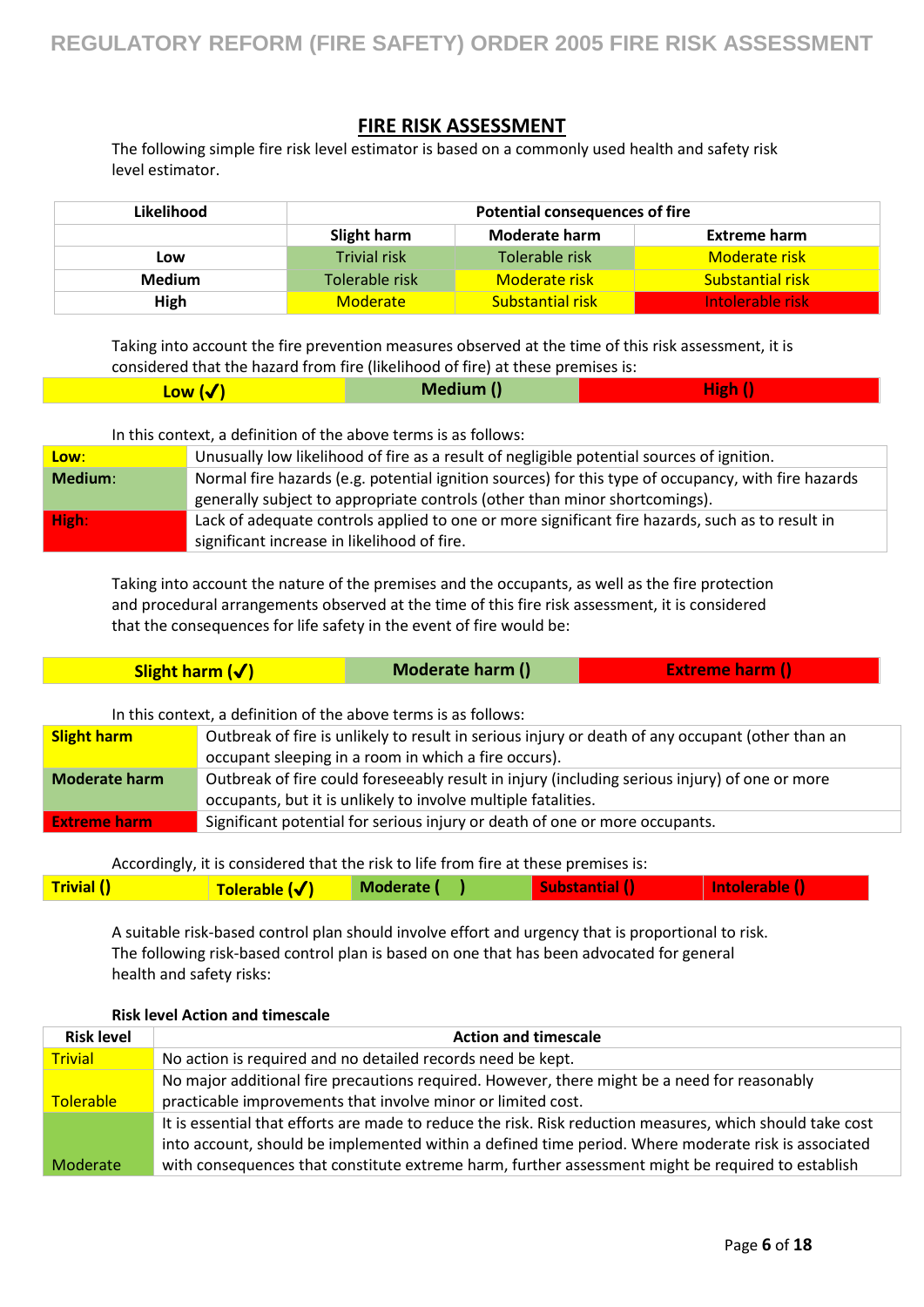|             | more precisely the likelihood of harm as a basis for determining the priority for improved control                                                                                                                                  |
|-------------|-------------------------------------------------------------------------------------------------------------------------------------------------------------------------------------------------------------------------------------|
|             | measures.                                                                                                                                                                                                                           |
| Substantial | Considerable resources might have to be allocated to reduce the risk. If the premises are unoccupied, it<br>should not be occupied until the risk has been reduced. If the premises are occupied, urgent action<br>should be taken. |
| Intolerable | Premises (or relevant area) should not be occupied until the risk is reduced.                                                                                                                                                       |

(Note that, although the purpose of this section is to place the fire risk in context, the above approach to fire risk assessment is subjective and for guidance only. All hazards and deficiencies identified in this report should be addressed by implementing all recommendations contained in the following action plan. The fire risk assessment should be reviewed regularly.)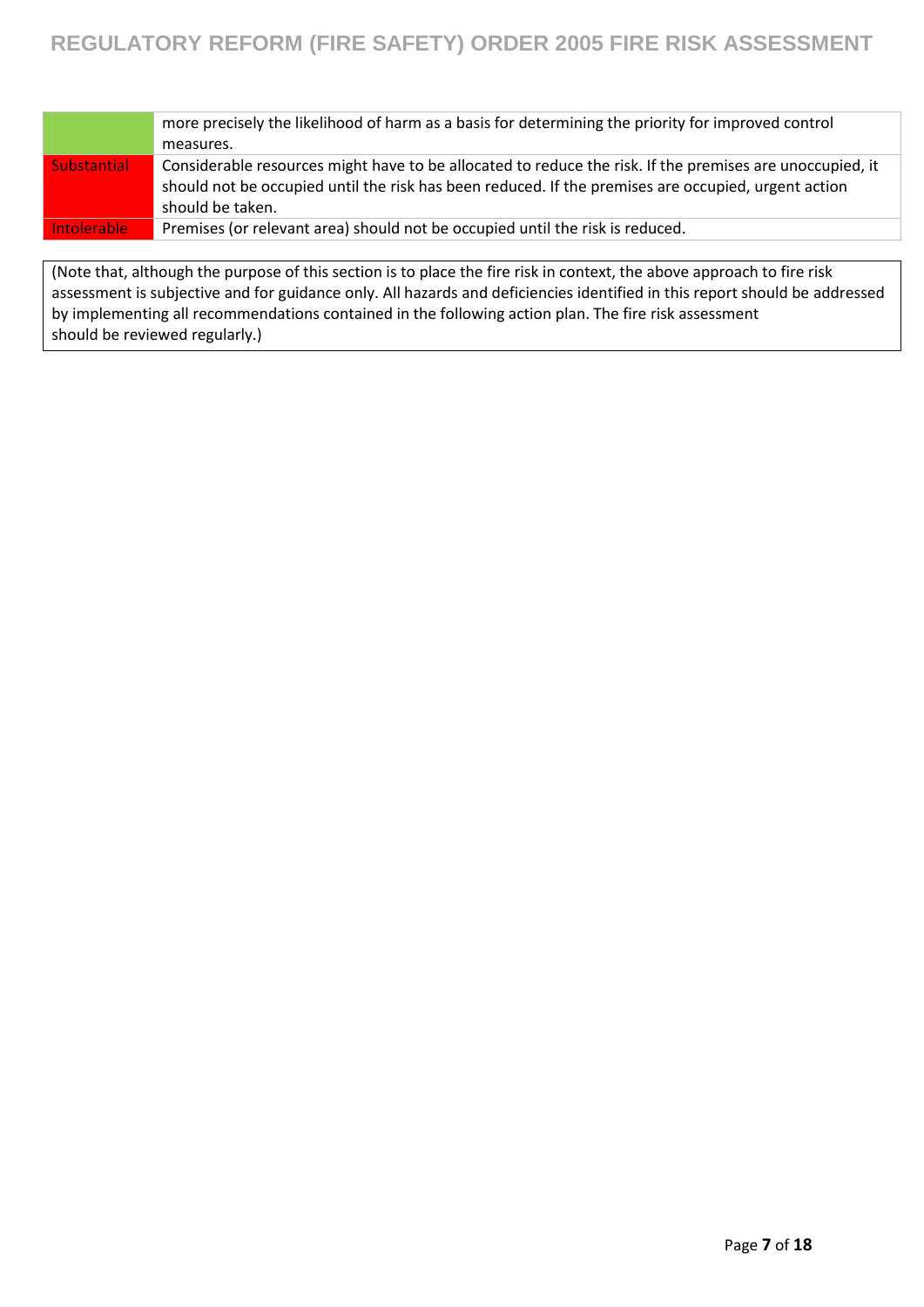## 1. **THE PREMISES**

| 1.1  | Number of floors                                             | 3                                                                                                                                                                                                                                                                                                                                                                                                         |
|------|--------------------------------------------------------------|-----------------------------------------------------------------------------------------------------------------------------------------------------------------------------------------------------------------------------------------------------------------------------------------------------------------------------------------------------------------------------------------------------------|
| 1.2  | Approximate floor area:                                      | >1200 sq ft                                                                                                                                                                                                                                                                                                                                                                                               |
| 1.3  | Brief details of construction                                | The building is constructed of solid bricks, rear & side extended, loft converted<br>and timber joists between the two flooring. The main entrance is at front of<br>the building, rear exit to the garden from kitchen & secured utility services are<br>located under the stairs however the electric wirings are fixed and crossing<br>throughout the house.<br><b>Ground Floor:</b>                   |
|      |                                                              | There is a hallway, bedroom 5, 6 & 7, downstairs toilet, lounge & communal<br>kitchen dining.<br>$1st$ Floor:                                                                                                                                                                                                                                                                                             |
|      |                                                              | Stairs leading to the upper floor, bedroom 2,3 & 4 and shared bathroom.<br>$2nd$ Floor:                                                                                                                                                                                                                                                                                                                   |
|      |                                                              | Stairs leading to top floor, bedroom 1 with ensuite.                                                                                                                                                                                                                                                                                                                                                      |
|      |                                                              | The building is constructed in 1920s bricks construction with wooden joists on<br>the $1^{st}$ & $2^{nd}$ floor and solid communal partition walls. The property is<br>managed by a landlord/managing agent who is a responsible person and<br>provides information on the fire precautions for the premises. There is an<br>assigned person who makes regular visits to the building and undertakes fire |
|      |                                                              | inspections duties.                                                                                                                                                                                                                                                                                                                                                                                       |
|      |                                                              | Following a visual inspection to the exterior of the building we did not note an<br>obvious evidence of cladding.                                                                                                                                                                                                                                                                                         |
| 1.4  | Use of premises                                              | <b>HMO House</b>                                                                                                                                                                                                                                                                                                                                                                                          |
| 1.5  | What facilities are shared in<br>common within the property. | Hallway, communal kitchen, lounge and bathroom.                                                                                                                                                                                                                                                                                                                                                           |
| 1.6  | Number of staircases                                         | $\mathbf{1}$                                                                                                                                                                                                                                                                                                                                                                                              |
| 1.7  | Number of lifts                                              | $\mathbf 0$                                                                                                                                                                                                                                                                                                                                                                                               |
| 1.8  | Any fireman lifts                                            | $\mathbf 0$                                                                                                                                                                                                                                                                                                                                                                                               |
| 1.9  | Any evacuation lifts                                         | $\boldsymbol{0}$                                                                                                                                                                                                                                                                                                                                                                                          |
| 1.10 | Any escape route over the roof                               | $\mathbf 0$                                                                                                                                                                                                                                                                                                                                                                                               |
| 1.11 | Areas accessed                                               | Communal area & Bedrooms                                                                                                                                                                                                                                                                                                                                                                                  |
| 1.12 | Areas not accessed                                           | $\overline{\phantom{a}}$                                                                                                                                                                                                                                                                                                                                                                                  |

## **2. THE OCCUPANTS**

| 2.1 | Approximate maximum numbers                                     | $5+$                                     |
|-----|-----------------------------------------------------------------|------------------------------------------|
| 2.2 | Approximate number of employees or residents at any one<br>time | 5+                                       |
| 2.3 | Maximum number of members of public at any one time             | Unknown                                  |
| 2.4 | Associated times/hours of occupation                            | 24 hours                                 |
|     | Comments                                                        | Currently property isn't fully occupied. |

## **3. OCCUPANTS ESPECIALLY AT RISK FROM FIRE**

| 3.1 | Sleeping occupants | $5+$                   |
|-----|--------------------|------------------------|
| 3.2 | Disabled occupants | Unknown                |
| 3.3 | Lone workers       | 0                      |
| 3.4 | Young persons      | Unknown                |
| 3.5 | Persons at risk    | Residents and visitors |
| 3.6 | <b>Others</b>      | n/a                    |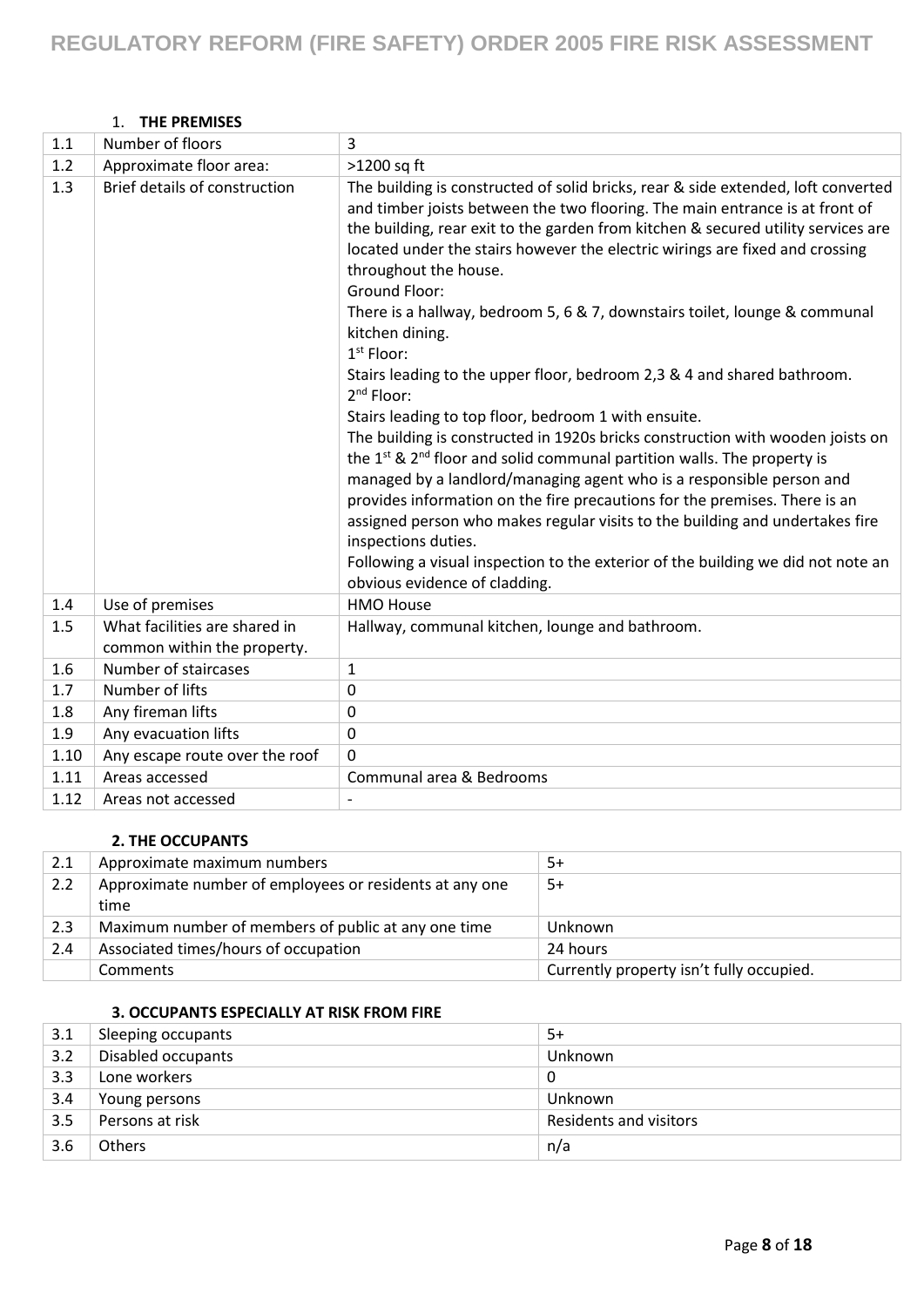#### **4. FIRE LOSS EXPERIENCE**

| None |  |
|------|--|
|------|--|

|     | <b>5. OTHER RELEVANT INFORMATION</b>                     |                                             |  |
|-----|----------------------------------------------------------|---------------------------------------------|--|
| 5.1 | Maximum number of persons that could be affected by fire | 5+                                          |  |
| 5.2 | Fire Fighting Facility: -                                |                                             |  |
|     | Automatic smoke control                                  | No                                          |  |
|     | Sprinklers system                                        | No                                          |  |
|     | Dry or wet risers                                        | N <sub>0</sub>                              |  |
| 5.3 | <b>Hazards Observed</b>                                  | No hazard identified at time of assessment. |  |
|     | Recommendations                                          | None                                        |  |

#### **6. RELEVANT FIRE SAFETY LEGISLATION**

| 6.1 | The following fire safety legislation applies to these  | The Regulatory Reform (Fire Safety) Order 2005 (FSO) |
|-----|---------------------------------------------------------|------------------------------------------------------|
|     | premises                                                | The Housing Act 2004                                 |
| 6.2 | The above legislation is enforced by                    | The Hillingdon Borough Council enforced the Housing  |
|     |                                                         | Act Otherwise London Fire Brigade.                   |
| 6.3 | The legislation to which makes reference is enforced by | The Hillingdon Borough Council enforced the Housing  |
|     |                                                         | Act                                                  |

# **ELIMINATION OR REDUCTION OF FIRE HAZARDS**

## **7. ELECTRICAL IGNITION SOURCES**

| 7.1 | Reasonable measures taken to prevent fires of electrical<br>origin?                                                         | Yes                                      |
|-----|-----------------------------------------------------------------------------------------------------------------------------|------------------------------------------|
| 7.2 | Fixed installation periodically                                                                                             | Yes.                                     |
| 7.3 | Portable appliance testing (where appropriate) carried<br>out?                                                              | No.                                      |
| 7.4 | Suitable limitation of trailing leads and adapters?                                                                         | Yes                                      |
| 7.5 | Are electrical intakes/meter enclosures within the<br>common areas likely to afford a nominal period of fire<br>resistance? | Yes                                      |
| 7.6 | Hazards Observed                                                                                                            | No evidence of PAT Testing.              |
|     |                                                                                                                             | Extensions leads are present in bedroom. |

## **Recommendations:**

- 1) Ensure the residents do not use any faulty equipment or overloaded electrical equipment and to switch equipment off at the end of the working day.
- 2) Ensure routine inspections are carried out to tenant personal electrical appliances to ensure there are no signs of excessive wear or damage.
- 3) Records must be maintained.

## **Action Plan:**

- 1) Continue to ensure PAT and electrical ECIR fixed installation testing is carried out regularly.
- 2) Implement a policy to avoid extension cable leads inside the bedrooms and install additional sockets to distribute the electrical load.

#### **8. SMOKING**

| 8.1 Reasonable measures taken to prevent fires as a result of smoking?   Yes |     |
|------------------------------------------------------------------------------|-----|
| 8.2 Smoking prohibited on the premises?                                      | Yes |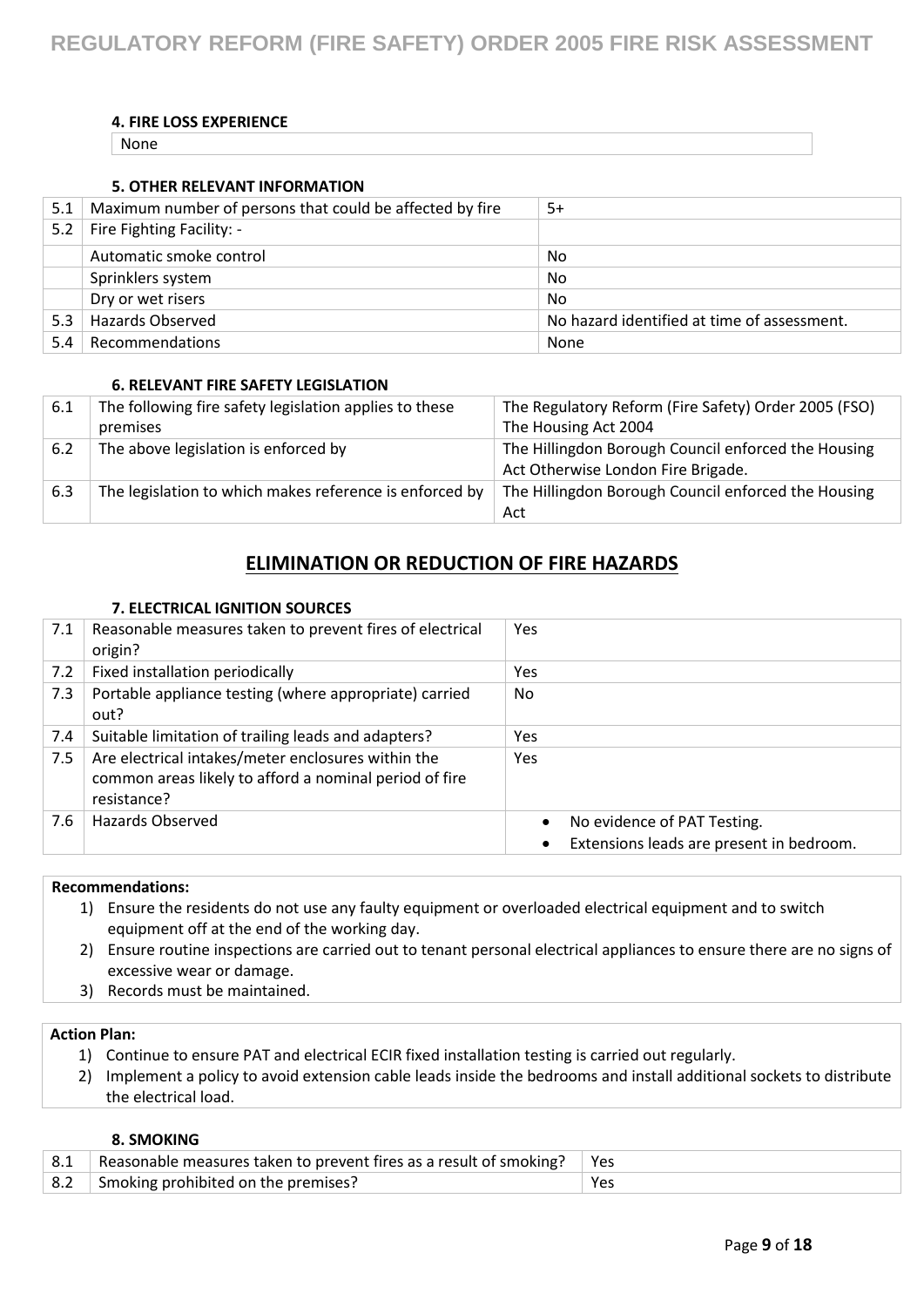| 8.3 | Smoking prohibited in appropriate areas?                   | Yes                         |
|-----|------------------------------------------------------------|-----------------------------|
| 8.4 | Suitable arrangements for those who wish to smoke?         | No.                         |
| 8.5 | This policy appeared to be observed at time of inspection? | Yes                         |
| 8.6 | Correct display signage                                    | N <sub>0</sub>              |
| 8.7 | Hazards Observed                                           | No smoking sign is missing. |

## **Recommendation:**

1) If the policy allows for smoking to take place outside but in the vicinity of the house, then suitable receptacles are to be provided.

#### **Action Plan:**

1) "No Smoking" signage must be prominently displayed in the communal area.

#### **9. ARSON**

| 9.1 | Does basic security against arson by outsiders appear<br>reasonable?     | Yes - The building main entrance door to the<br>communal areas are provided with access<br>controls. |
|-----|--------------------------------------------------------------------------|------------------------------------------------------------------------------------------------------|
| 9.2 | Are the storage areas for combustible waste materials left away<br>from? |                                                                                                      |
|     | The Building                                                             | Yes                                                                                                  |
|     | The escape route                                                         | Yes                                                                                                  |
| 9.3 | <b>Hazards Observed</b>                                                  | No hazard identified at time of assessment.                                                          |

#### **Comments:**

- 1) Building is clear of combustible materials readily available for ignition by outsiders.
- 2) No evidence of malicious fire setting in the vicinity.
- 3) The front door is secured and normally locked by occupants at the time of inspection.
- 4) There must be an entry-phones system to get the house access however vigilance is always needed.
- 5) Waste bins area is away from building.
- 6) I can confirm there is a no CCTV system installed.

| Dlant.<br>.<br>ʻian:<br>$\sim$ $\sim$ $\sim$ $\sim$ $\sim$ $\sim$ $\sim$ |  |
|--------------------------------------------------------------------------|--|
| None<br>___                                                              |  |

#### **10. FLAMMABLE MATERIAL**

| 10.1 | Is there adequate control over combustible material fire | Not present.                                |
|------|----------------------------------------------------------|---------------------------------------------|
|      | loading and storage?                                     |                                             |
| 10.2 | Is there adequate control over the use and/or storage of | Not Applicable.                             |
|      | flammable liquids and gases?                             | Domestic Property.                          |
| 10.3 | Hazards Observed                                         | No hazard identified at time of assessment. |

#### **Recommendations:**

1) Establish a tenants' contractual agreements policy to prohibit the storage and use of highly flammable materials within the premises. No hazard has been found at the time of inspection

| n Plan:<br>$\mathbf{A}$ . |  |
|---------------------------|--|
| None<br>.                 |  |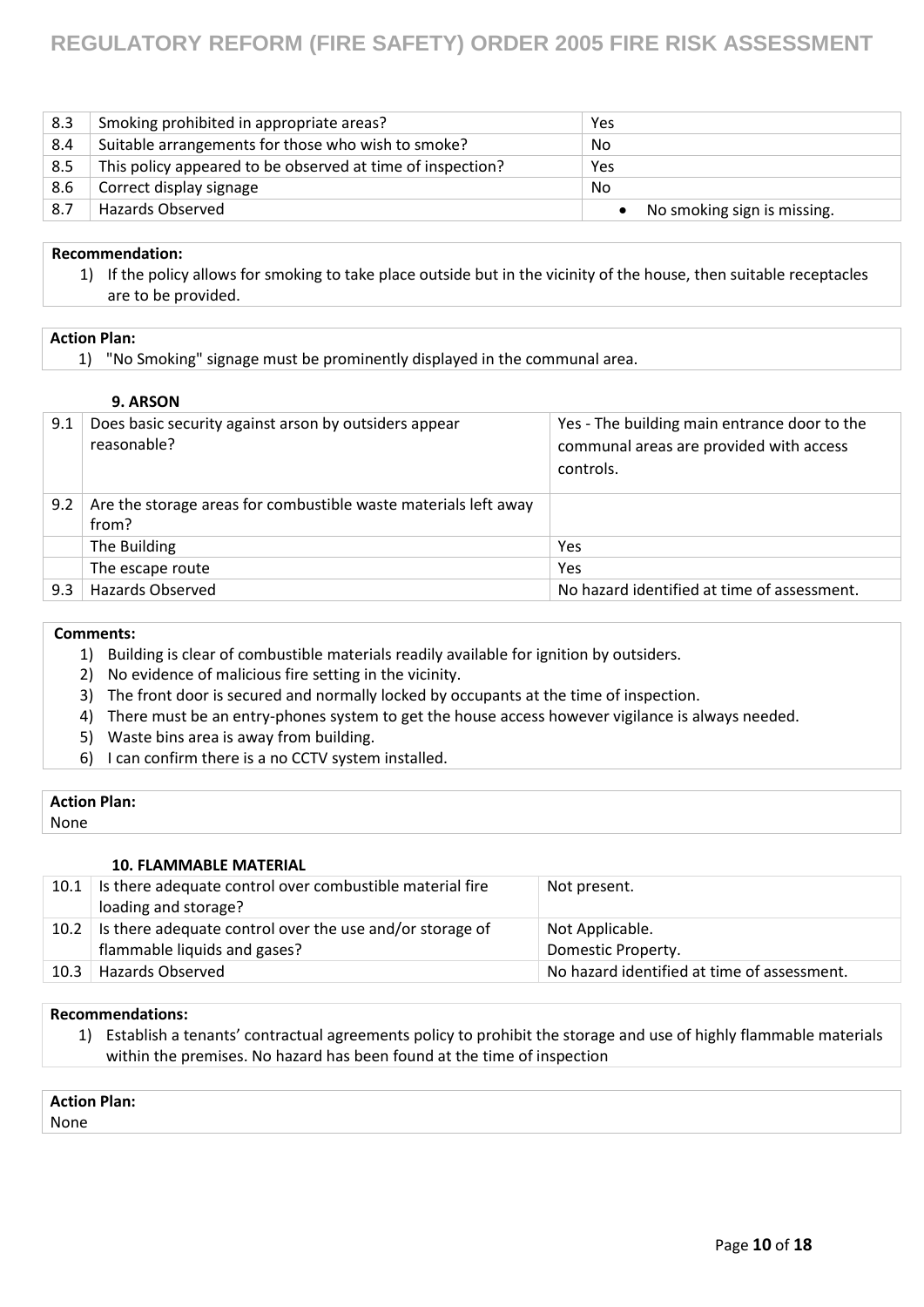## **11. PORTABLE HEATERS AND HEATING INSTALLATIONS**

| 11.1 | Is the use of portable heaters avoided as far as practicable?      | Not present in communal areas.              |
|------|--------------------------------------------------------------------|---------------------------------------------|
|      | Are all Heating Ventilation Air condition (HVAC) installations     | Not present.                                |
|      | maintained to manufacturers guidelines?                            |                                             |
| 11.2 | If portable heaters are used is the use of the more hazardous type | Not present.                                |
|      | (e.g. radiant bar fires or log appliances) avoided?                |                                             |
| 11.3 | Are suitable measures taken to minimize the hazard of ignition of  | Yes                                         |
|      | combustible materials?                                             |                                             |
| 11.4 | Are fixed heating installations subject to regular maintenance?    | Not present                                 |
| 11.5 | <b>Hazards Observed</b>                                            | No hazard identified at time of assessment. |
|      |                                                                    |                                             |

## **Recommendations:**

- 1) No portable heaters were observed in the common areas.
- 2) This report does not cover any fixed heating in the bedrooms however it is advised that these are regularly checked and the results recorded.
- 3) Continue to ensure that additional appliances are used only where strictly necessary and with management knowledge and control.
- 4) Maintain safe separation distance between heating appliances and flammable/combustible materials. Portable electrical heaters with open elements, such as halogen or radiant heaters, must not be used.

| <b>Action Plan:</b> |  |
|---------------------|--|
| None                |  |
|                     |  |

## **12. COOKING**

| 12.1 | Are reasonable measures taken to prevent fires as a result of<br>cooking? | <b>Yes</b>                                  |
|------|---------------------------------------------------------------------------|---------------------------------------------|
| 12.2 | Filters changed and ductwork cleaned regularly?                           | Yes                                         |
| 12.3 | Suitable extinguishing appliances available?                              | Yes                                         |
| 12.4 | Is there heat detection in the kitchen?                                   | Yes                                         |
| 12.5 | Fire blanket is provided                                                  | Yes                                         |
| 12.6 | Hazards Observed                                                          | No hazard identified at time of assessment. |

#### **Recommendations:**

1) Change grease filters on a regular basis.

## **Action Plan:**

None

## **13. LIGHTNING**

| 13.1 Do the premises have a lightning protection system? | No                                          |
|----------------------------------------------------------|---------------------------------------------|
| 13.2 Hazards Observed                                    | No hazard identified at time of assessment. |

| <b>Recommendations:</b> |  |
|-------------------------|--|
| None                    |  |
|                         |  |

# **Action Plan:**

None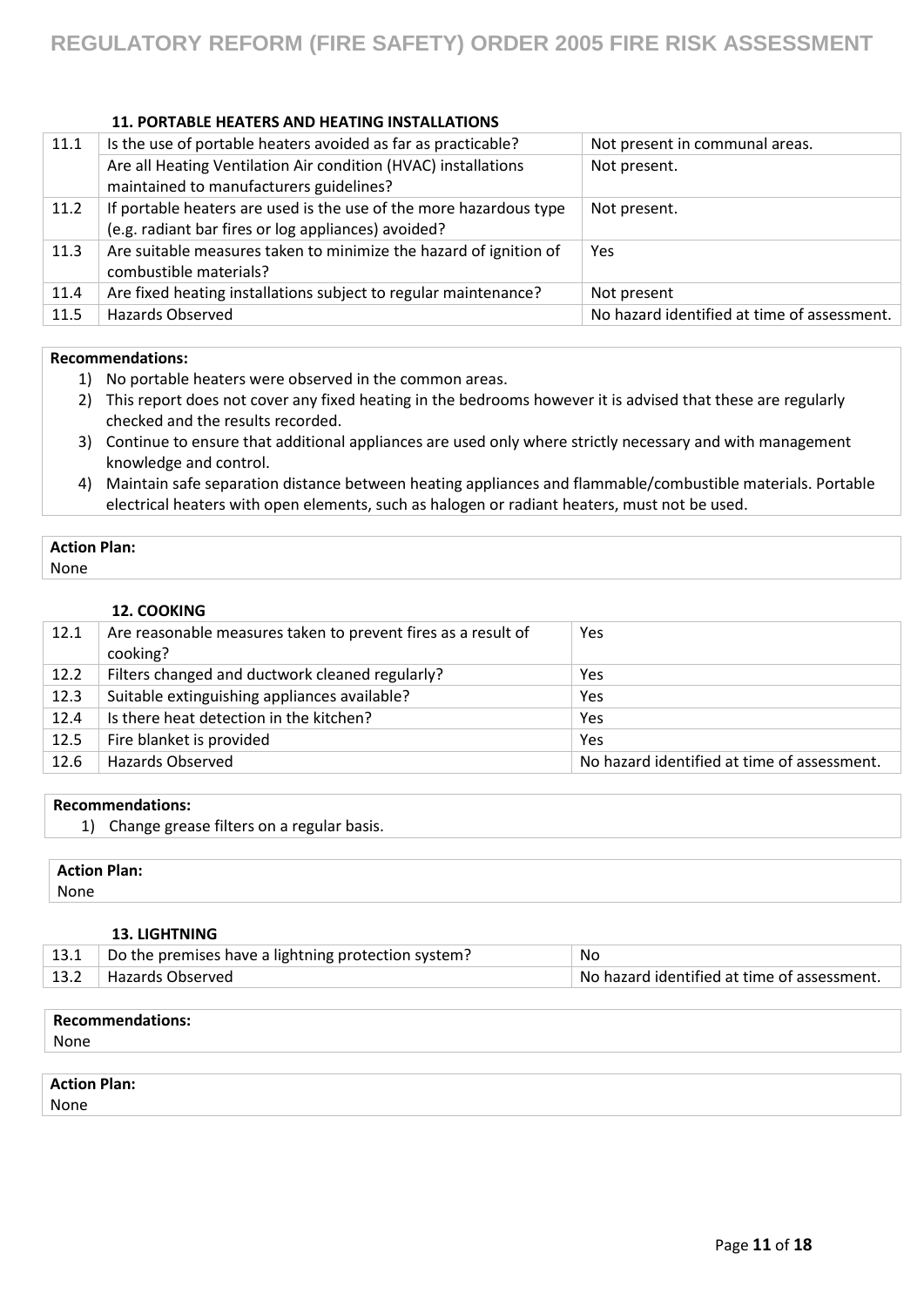|      | <b>14. HOUSEKEEPING</b>                                                     |                                             |
|------|-----------------------------------------------------------------------------|---------------------------------------------|
| 14.1 | Is the standard of housekeeping adequate?                                   | Yes                                         |
| 14.2 | Combustible materials appear to be separated from ignition<br>sources?      | Yes                                         |
| 14.3 | Avoidance of unnecessary accumulation of combustible<br>materials or waste? | Yes                                         |
| 14.4 | Appropriate storage of hazardous materials?                                 | Not present                                 |
| 14.5 | Avoidance of inappropriate storage of combustible materials?                | Not present                                 |
| 14.6 | <b>Hazards Observed</b>                                                     | No hazard identified at time of assessment. |

#### **Recommendations:**

- 1) Regular inspection is a key component of maintaining good housekeeping.
- 2) Managing agent or landlord should ensure that every opportunity is taken to monitor the situation and ensure that there is compliance with the policy adopted.
- **3)** Ensure that the housekeeping programme continues to include prompt removal of combustible materials.

| יוח olan!<br>. |  |
|----------------|--|
| None           |  |

#### **15. HAZARDS INTRODUCED BY OUTSIDE CONTRACTORS AND BUILDING WORKS**

| 15.1 | Are fire safety conditions imposed on outside contractors?                                                                                | Unable to confirm                           |
|------|-------------------------------------------------------------------------------------------------------------------------------------------|---------------------------------------------|
| 15.2 | Is there satisfactory control over works carried out on the<br>premises by outside contractors (including "hot work" permits)?            | Unable to confirm                           |
| 15.3 | If there are in-house maintenance personnel, are suitable<br>precautions taken during "hot work", including use of "hot work"<br>permits? | Not present.                                |
| 15.4 | <b>Hazards Observed</b>                                                                                                                   | No hazard identified at time of assessment. |
|      |                                                                                                                                           |                                             |

#### **Recommendations:**

**16. DANGEROUS SUBSTANCES**

1) All contractors are required to follow safe systems of work and carry out risk assessment according to site specific for the work being carried out.

| <b>Action Plan:</b> |  |  |  |
|---------------------|--|--|--|
| None                |  |  |  |
|                     |  |  |  |

|      | 10. DANJENOOJ JODJ I ANCEJ                                                                                                                             |                                             |
|------|--------------------------------------------------------------------------------------------------------------------------------------------------------|---------------------------------------------|
| 16.1 | Are the general fire precautions adequate to address the<br>hazards associated with dangerous substances used or stored<br>within the premises?        | Not applicable.<br>Domestic Property.       |
| 16.2 | If applied, has a specific risk assessment been carried out, as<br>required by the Dangerous Substances and Explosive<br>Atmospheres Regulations 2002? | N/a                                         |
| 16.3 | Hazards Observed                                                                                                                                       | No hazard identified at time of assessment. |
|      |                                                                                                                                                        |                                             |

#### **Recommendations:**

1) Establish a tenants' contractual agreements policy to prohibit the storage and use of dangerous substances within the premises. No hazard has been found at the time of inspection.

| <b>Action Plan:</b> |
|---------------------|
| None                |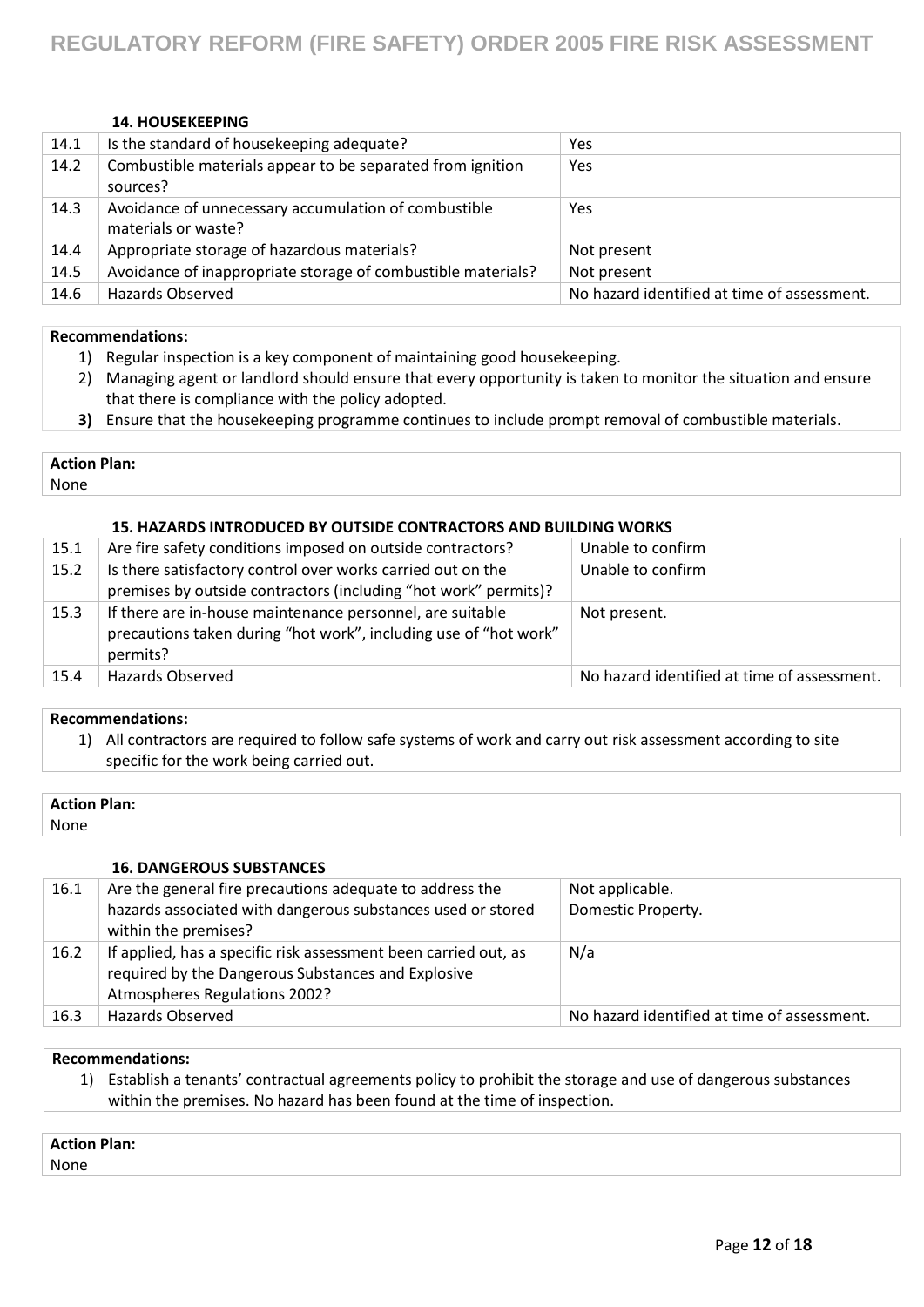## **17. OTHER SIGNIFICANT FIRE HAZARDS THAT WARRANT CONSIDERATION INCLUDING PROCESS HAZARDS THAT IMPACT ON GENERAL FIRE PRECAUTIONS**

| 17.1             | <b>Additional Hazards Observed</b> | None |  |
|------------------|------------------------------------|------|--|
|                  |                                    |      |  |
| Recommendations: |                                    |      |  |
| None             |                                    |      |  |

|       | <b>18. FIRE PROTECTION MEASURES</b>                             |                                             |
|-------|-----------------------------------------------------------------|---------------------------------------------|
|       | <b>MEANS OF ESCAPE FROM FIRE Article 14</b>                     |                                             |
| 18.1  | All the emergency route and exists lead directly to a place of  | Yes - Bedrooms are open directly onto the   |
|       | relative then ultimate safety?                                  | communal hallway.                           |
| 18.2  | Adequate design of escape routes?                               | Yes                                         |
| 18.3  | Adequate provision of exits?                                    | Yes                                         |
| 18.4  | Exits easily and immediately openable where necessary?          | Yes                                         |
| 18.5  | Satisfactory means for securing exits?                          | <b>Yes</b>                                  |
| 18.6  | Reasonable distances of travel                                  | <b>Yes</b>                                  |
| 18.7  | Where there is a single direction of travel?                    | <b>Yes</b>                                  |
| 18.8  | Where there are alternative means of escape?                    | No                                          |
| 18.9  | Suitable protection of escape routes?                           | Yes                                         |
| 18.10 | Suitable fire precautions for all inner rooms?                  | Not present.                                |
| 18.11 | Escape routes obstructed?                                       | No.                                         |
| 18.12 | It is considered that the premises are provided with reasonable | Unable to confirm                           |
|       | arrangements for means of escape for disabled people.           |                                             |
| 18.13 | Is a suitable means of ventilating the common areas provided?   | No.                                         |
| 18.14 | Hazards Observed                                                | No hazard identified at time of assessment. |

#### **Recommendations:**

- 1) The building has 2 exit doors which is acceptable for the occupant numbers who might be required to use them.
- 2) The entire escape route was cleared on the time of assessment and it must be kept safe and accessible at all times.
- 3) Personal Emergency Evacuation Plans must continue to be devised for all persons with impairments who may require assistance to escape safely.

| <b>Action Plan:</b> |  |
|---------------------|--|
| None                |  |
|                     |  |

## **19. MEASURES TO LIMIT FIRE SPREAD AND DEVELOPMENT**

| 19.1 | It is considered that there is compartmentation of a reasonable<br>standard for building type.                                                                                                                  | Not known - A destructive survey of the<br>common parts was not undertaken as this<br>is not required to satisfy a Type 1 FRA. |
|------|-----------------------------------------------------------------------------------------------------------------------------------------------------------------------------------------------------------------|--------------------------------------------------------------------------------------------------------------------------------|
| 19.2 | Do the Fire Doors appear to offer adequate fire resistance?                                                                                                                                                     | No                                                                                                                             |
| 19.3 | As far as can reasonably be ascertained, fire dampers are provided<br>as necessary to protect critical means of escape against passage of<br>fire, smoke and combustion products in the early stages of a fire? | Not Present                                                                                                                    |
| 19.4 | Fire doors on escape route meet minimum notional 30 minutes<br>doors and are either kept locked or have closer that work correctly                                                                              | Yes                                                                                                                            |
| 19.5 | Is there an excessive fire load within the mean of escape                                                                                                                                                       | No.                                                                                                                            |
| 19.6 | Are fire resisting doors to cupboards, stores and service ducts<br>etc, kept locked where required?                                                                                                             | <b>Yes</b>                                                                                                                     |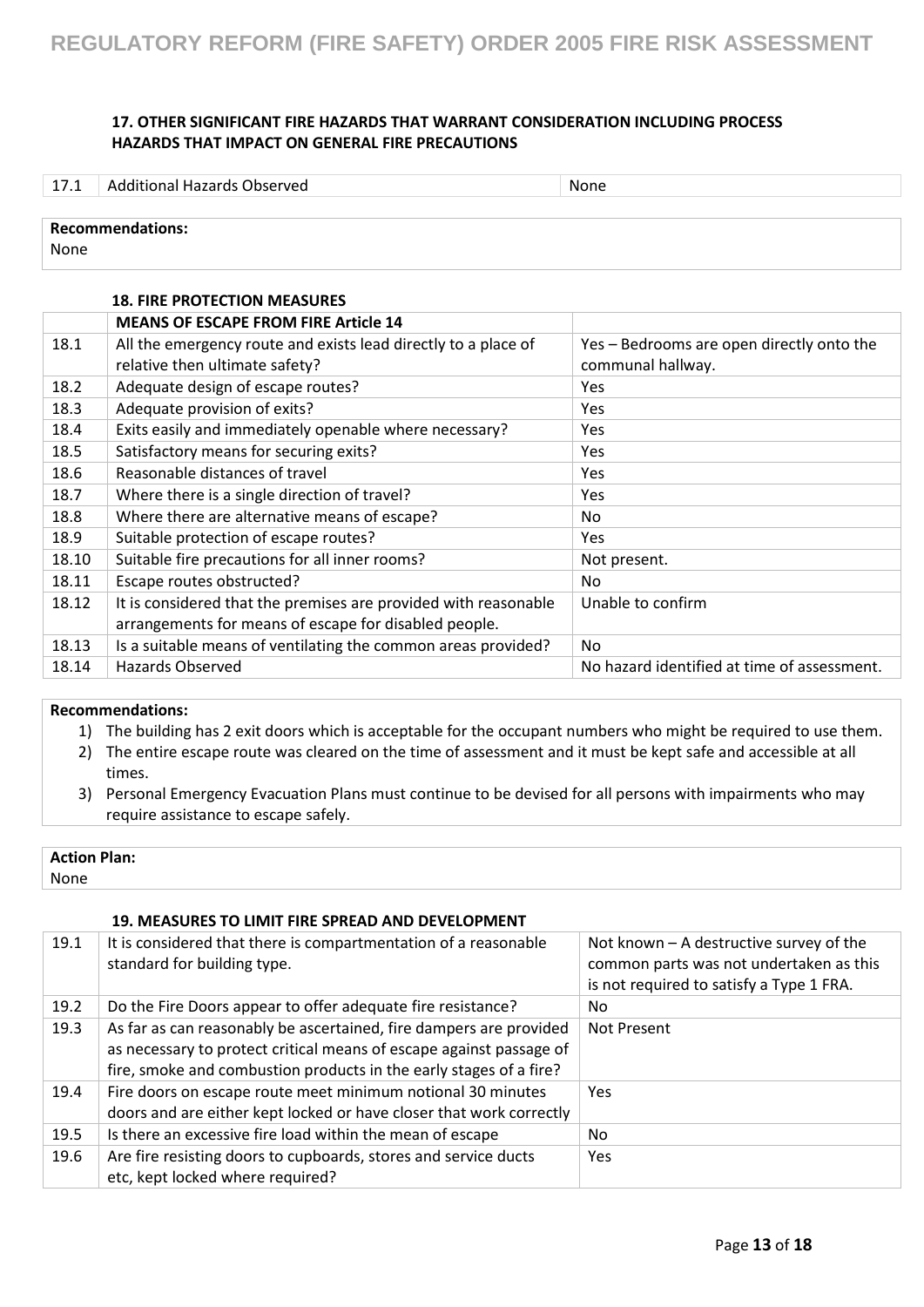| 19.7 | Are the fire doors self-closing?                         | Yes                                                                |
|------|----------------------------------------------------------|--------------------------------------------------------------------|
| 19.8 | Are they fitted with intumescent strips and smoke seals? | Yes                                                                |
|      | Hazards Observed                                         | Electric switch board and meter<br>cupboard box isn't FD standard. |

#### **Recommendations:**

1) Based upon a limited visual inspection to bedroom doors & communal door, it is considered that the entire doors are comply with the specification requirement except the electrical cupboard under the stairs door.

## **Action Plan:**

1. Replace the electrical intake cupboard door with FD 30 minutes' fire resisting construction, must be secured with lock, self-closing device & smoke seal.

**Updated on 14/07/2021**: As per action plan, managing agent has confirmed that the plaster board is installed on inner side of electrical cupboard door including smoke seal and secured lock. This means a door and its frame fitted as one complete unit conforming the 30 minutes' fire resistance. The door test & fire door integrity has not been confirmed as recommended in BS 476-22.

|      | ZU. EIVIERGEINCT ESCAPE LIGHTIING                                             |                                             |
|------|-------------------------------------------------------------------------------|---------------------------------------------|
| 20.1 | Reasonable standard of emergency escape lighting system<br>provided?          | Yes                                         |
| 20.2 | Emergency lighting within the escape route                                    | <b>Yes</b>                                  |
| 20.3 | Emergency lighting to the fire evacuation point externally                    | No                                          |
| 20.4 | Is the emergency lighting system subject to routine tests and<br>maintenance? | Unable to confirm.                          |
| 20.5 | Hazards Observed                                                              | No hazard identified at time of assessment. |
|      |                                                                               |                                             |

#### **Recommendations:**

- 1) Emergency lighting must be tested monthly and certificate annually to comply with British Standard 5266.
- 2) Records must be maintained

**20. EMERGENCY ESCAPE LIGHTING**

## **Action Plan:**

None

## **21. FIRE SAFETY SIGNS AND NOTICES**

| 21.1 | Reasonable standard of fire safety signs and notices?               | No                 |
|------|---------------------------------------------------------------------|--------------------|
| 21.2 | Are all fire resisting doors fitted with appropriate label signage? | No                 |
| 21.3 | Hazards Observed                                                    | Signs are missing. |

#### **Recommendations:**

None

#### **Action Plan:**

- 1) Kitchen & lounge door should be labelled 'Fire door-keep shut'.
- 2) Install 'No smoking' sign near the main entrance.
- 3) Install Fire door-keep shut' on both sides on the electric cupboard door.

**Updated on 14/07/2021:** Managing agent has confirmed the action plan is installed.

## **22. MEANS OF GIVING WARNING IN CASE OF FIRE**

| 22.1 Reasonable manually operated electrical fire alarm system | No |
|----------------------------------------------------------------|----|
| provided?                                                      |    |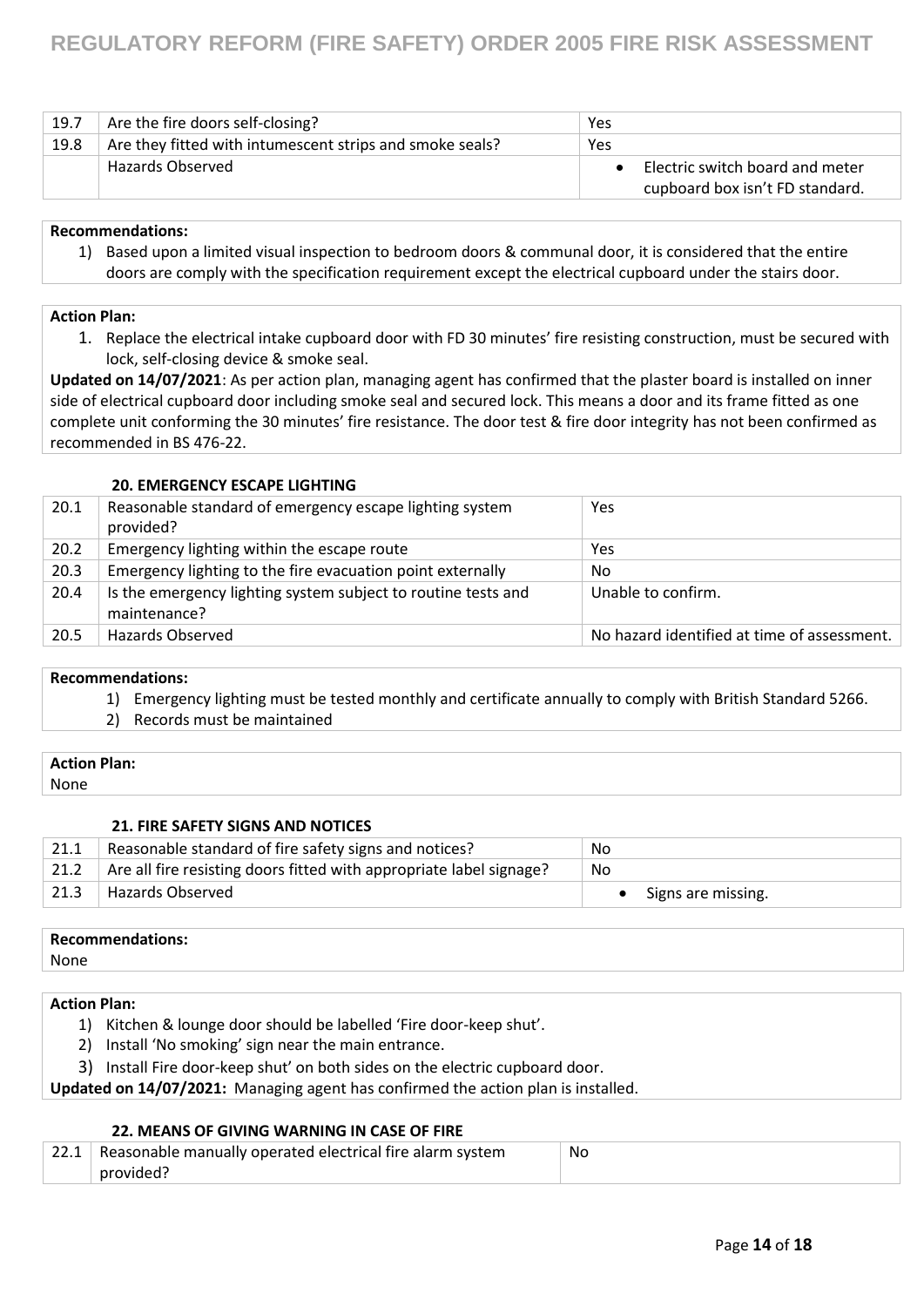| 22.2 | Automatic fire detection provided?                                                           | Yes                                         |
|------|----------------------------------------------------------------------------------------------|---------------------------------------------|
| 22.3 | Extent of automatic fire detection generally appropriate for the<br>occupancy and fire risk? | Yes                                         |
| 22.4 | Remote transmission of alarm signals?                                                        | No                                          |
| 22.5 | Type of system                                                                               | LD1 Part 6 Fire Alarm system.               |
| 22.6 | Are there adequate levels of sounders within the building                                    | Yes                                         |
| 22.7 | Is the fire detection and/or fire alarm system subject to routine<br>tests and maintenance?  | Unable to confirm.                          |
| 22.8 | Hazards Observed                                                                             | No hazard identified at time of assessment. |

#### **Recommendations:**

- 1) The BS5839 Part 6 Grade LD1 system, linked detectors and operate from control panel which is located at front main entrance.
- 2) Maintenance of the smoke alarm detector checks must be carried out either quarterly or six monthly by a competent person.
- 3) Keep documentary records in a fire book.

#### **Action Plan:**

1) Responsible person legally required to run weekly fire alarm tests which is covered under Article 17 of the RRO.

## **23. FIRE EXTINGUISHING APPLIANCES**

| 23.1 | Reasonable provision of portable fire extinguishers?      | Yes                                         |
|------|-----------------------------------------------------------|---------------------------------------------|
| 23.2 | Hose reels provided?                                      | N <sub>o</sub>                              |
| 23.3 | Are all fire extinguishing appliances readily accessible? | Yes                                         |
| 23.4 | Are the fire extinguishers serviced annually?             | Unable to confirm.                          |
| 23.5 | <b>Hazards Observed</b>                                   | No hazard identified at time of assessment. |

## **Recommendations:**

1) Fire extinguishers are located in the communal area.

## **Action Plan:**

1) Do not provide the fire extinguisher in the communal area & it is inappropriate in residential. It might encourage the occupants of the house to enter the common parts to obtain an appliance and return to their flat to fight the fire.

## **24. OTHER RELEVANT FIXED SYSTEMS AND EQUIPMENT**

| 24.1 | Are the dry/wet rising mains is installed?                                                   | Not Required.                               |
|------|----------------------------------------------------------------------------------------------|---------------------------------------------|
| 24.2 | Are the dry/wet rising mains subject to periodic inspection and<br>maintenance?              | N/a                                         |
| 24.3 | Suitable provision of fire-fighters switch(es) for high voltage<br>luminous tube signs, etc. | N/a                                         |
| 24.4 | Are the firefighting lifts subject to periodic inspection and<br>maintenance?                | N/a                                         |
| 24.5 | Are the sprinkler systems installed?                                                         | Not Required.                               |
| 24.6 | Are the sprinkler systems subject to periodic inspection and<br>maintenance?                 | N/a                                         |
| 24.7 | Are smoke control systems installed?                                                         | No.                                         |
| 24.8 | Are smoke control systems subject to tests and maintenance?                                  | N/a                                         |
| 24.9 | <b>Hazards Observed</b>                                                                      | No hazard identified at time of assessment. |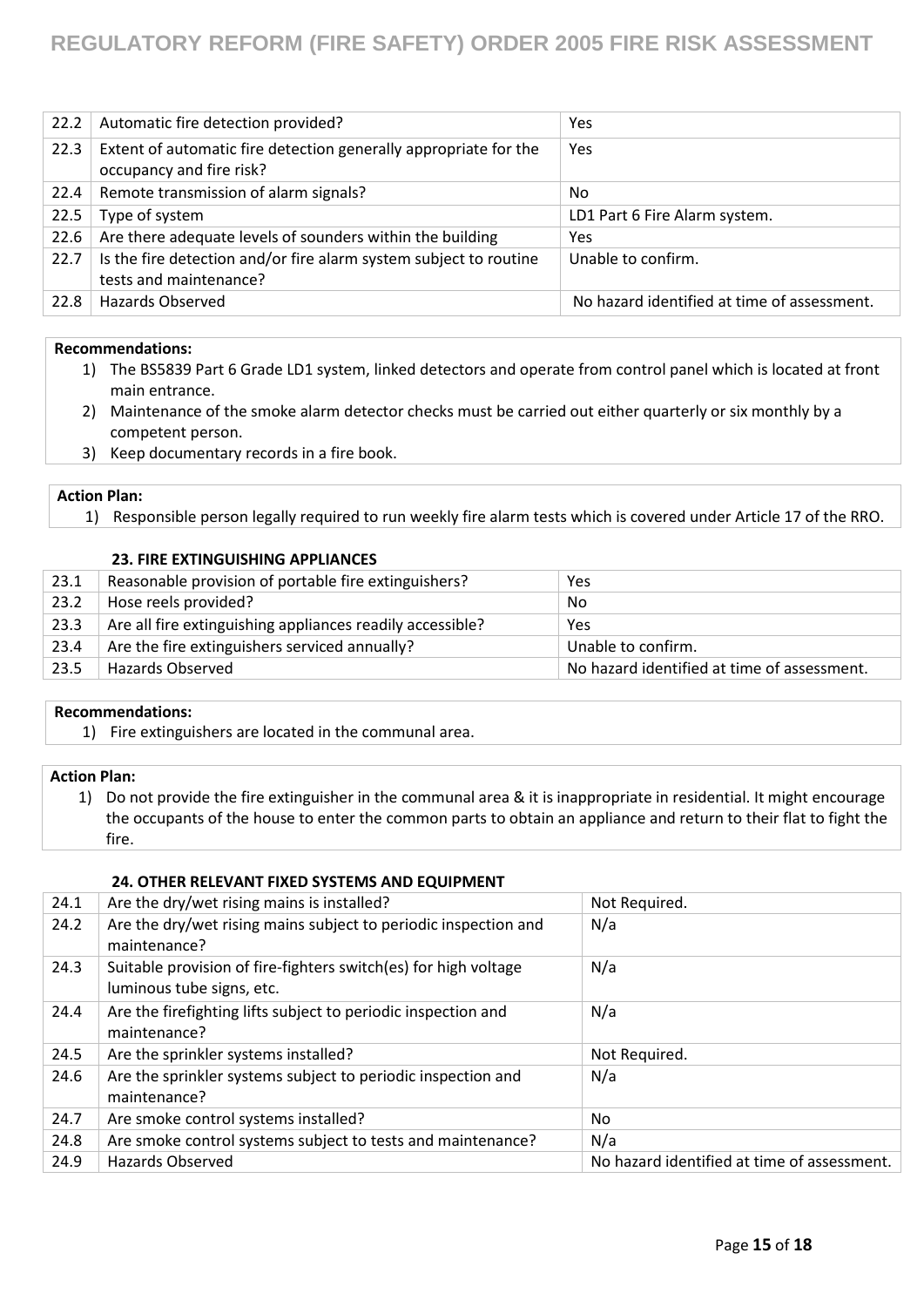| <b>Recommendations:</b> |      |  |
|-------------------------|------|--|
| <u>.</u>                | None |  |
|                         |      |  |
|                         |      |  |

# **Action Plan:**

None.

## **25. EVACUATION**

| 25.1 | Commercial Property – are there adequate emergency action<br>plans and procedures? | No requirement - the premises is residential.                                                                                 |
|------|------------------------------------------------------------------------------------|-------------------------------------------------------------------------------------------------------------------------------|
| 25.2 | Are regular fire evacuation drills carried out?                                    | No requirement for fire evacuation drills.                                                                                    |
| 25.3 | Are fire procedures for visitors and outside contractors in place?                 | No.                                                                                                                           |
| 25.4 | Has consideration been given to the evacuation of disable<br>person?               | As this is a private residential property there<br>is no requirement for individual evacuation<br>plans for disabled persons. |
| 25.5 | Hazards Observed                                                                   | No hazard identified at time of assessment.                                                                                   |

#### **Recommendations:**

- 2) The current evacuation policy encourages the residents to leave the premises if they feel that their safety is compromised in any way.
- 3) On the event of fire:

Raise the alarm.

- Leave the building quickly and close the fire door behind you.
- Do not re-enter the building.
- Make sure to call the emergency services.
- 4) No evidence of the number and type of disabilities residents may have in the bedrooms. If there are any person's resident in the bedrooms who would not be able to evacuate the building unaided and without using the stairs, then they must be identified and a PEEP carried out.

## **Action Plan:**

None.

## **26. MANAGEMENT OF FIRE SAFETY**

| 26.1  | PROCEDURES AND ARRANGEMENTS                                                  |                             |
|-------|------------------------------------------------------------------------------|-----------------------------|
| 26.2  | Fire safety is managed by                                                    | Landlord/Managing Agent     |
| 26.3  | Competent person(s) appointed to assist in undertaking the preventive        | Unable to confirm           |
|       | and protective measures (i.e. relevant general fire precautions)?            |                             |
| 26.4  | Is there a suitable record of the fire safety?                               | No.                         |
| 26.5  | Comments                                                                     | Records must be maintained. |
| 26.6  | Appropriate fire procedures in place?                                        | No.                         |
| 26.7  | Are procedures in the event of fire appropriate and properly documented?     | No.                         |
| 26.8  | Are there suitable arrangements for summoning the fire and rescue            | Unable to confirm           |
|       | service?                                                                     |                             |
| 26.9  | Are there suitable arrangements to meet the fire and rescue service on       | No.                         |
|       | arrival and provide relevant information, including that relating to hazards |                             |
|       | to fire-fighters?                                                            |                             |
| 26.10 | Are there suitable arrangements for ensuring that the premises have been     | No.                         |
|       | evacuated?                                                                   |                             |
| 26.11 | Is there a suitable fire assembly point(s)?                                  | No.                         |
| 26.12 | Are there adequate procedures for evacuation of any disabled people who      | No.                         |
|       | are likely to be present?                                                    |                             |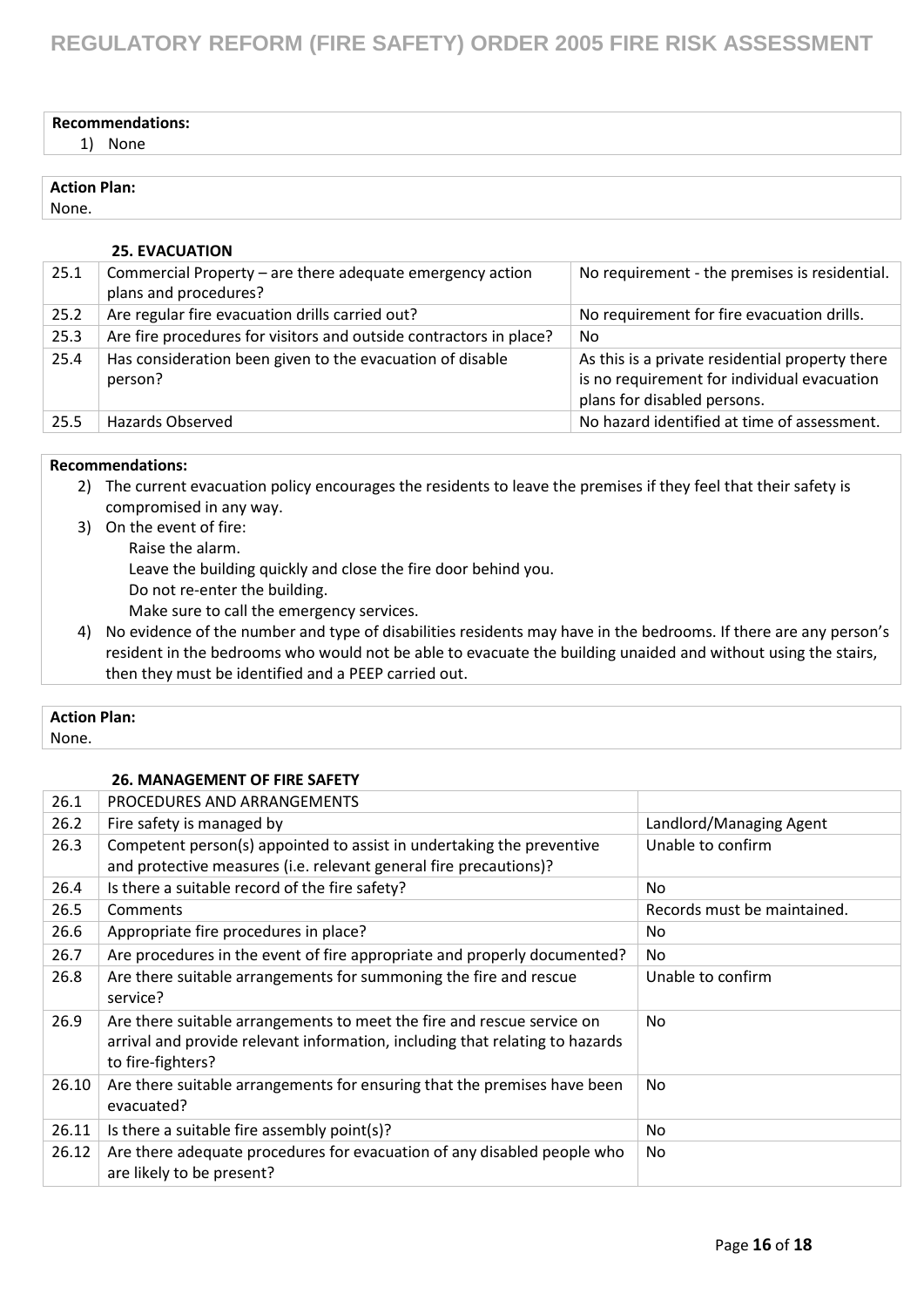26.13 Persons nominated and trained to use fire extinguishing appliances? N/a

## **Recommendations:**

- 1) Provide information to residents on fire evacuation at the start of tenancy and refresh annually.
- 2) Documents maintained at site or on computer systems and regular monthly checks should be undertaken to comply with the requirements of article 17 of the Regulatory Reform Order 2005.
- 3) Assign a designated competent person to undertake the fire preventive and protective measures duties.

#### **27. RECORDS**

| 27.1 - Appropriate records of:   |                                   |
|----------------------------------|-----------------------------------|
| Fire training?                   | Not Required                      |
| Fire drills?                     | Not Required                      |
| Fire alarm tests?                | YES - Records must be maintained. |
| Emergency escape lighting tests? | YES - Records must be maintained. |
| Electrical safety certificate?   | YES - Records must be maintained. |
| Gas safety certificate?          | YES - Records must be maintained. |

## **ACTION PLAN**

It is considered that the following recommendations should be implemented in order to reduce fire risk to, or maintain it at, the following level:

|                                         | <b>Priority</b>          | <b>Action by whom</b>   | <b>Timescales to Implement</b> |
|-----------------------------------------|--------------------------|-------------------------|--------------------------------|
| ELECTRICAL IGNITION SOURCES             | High                     | Landlord/Managing Agent | 0-3 Months                     |
| <b>SMOKING</b>                          |                          |                         |                                |
| <b>ARSON</b>                            |                          |                         |                                |
| <b>FLAMMABLE MATERIAL</b>               |                          |                         |                                |
| PORTABLE HEATERS AND HEATING            |                          |                         |                                |
| <b>COOKING</b>                          |                          |                         |                                |
| <b>LIGHTING</b>                         | $\overline{\phantom{a}}$ |                         |                                |
| <b>HOUSEKEEPING</b>                     |                          |                         |                                |
| FIRE SPREAD AND DEVELOPMENT             | Completed                | <b>Managing Agent</b>   | Updated on 14/07/2021          |
| <b>MEANS OF ESCAPE</b>                  |                          |                         |                                |
| <b>EMERGENCY ESCAPE LIGHTING</b>        |                          |                         |                                |
| FIRE SAFETY SIGNS AND NOTICES           | High                     | Landlord/Managing Agent | 0-3 Months                     |
| MEANS OF GIVING WARNING IN CASE OF FIRE | High                     | Landlord/Managing Agent | 0-3 Months                     |
| <b>EVACUATION</b>                       |                          |                         |                                |
| <b>DANGEROUS SUBSTANCES</b>             |                          |                         |                                |
| FIRE EXTINGUISHING APPLIANCES           |                          |                         |                                |

## **Disclaimer**

The Regulatory Reform (Fire Safety) Order 2005 provides for a minimum fire safety standard and this Fire Risk Assessment (FRA) provides relevant advice on compliance with this statutory requirement.

The observations and recommendations within this Fire Risk Assessment are only pertinent to the conditions at the time of the Assessment. Regular inspections and reviews of this Fire Risk Assessment are required to ensure standards are maintained.

We have been instructed to undertake a Fire Risk Assessment (FRA) of the premises stated in this report and this FRA relates only to those areas visited at the time of the site visit.